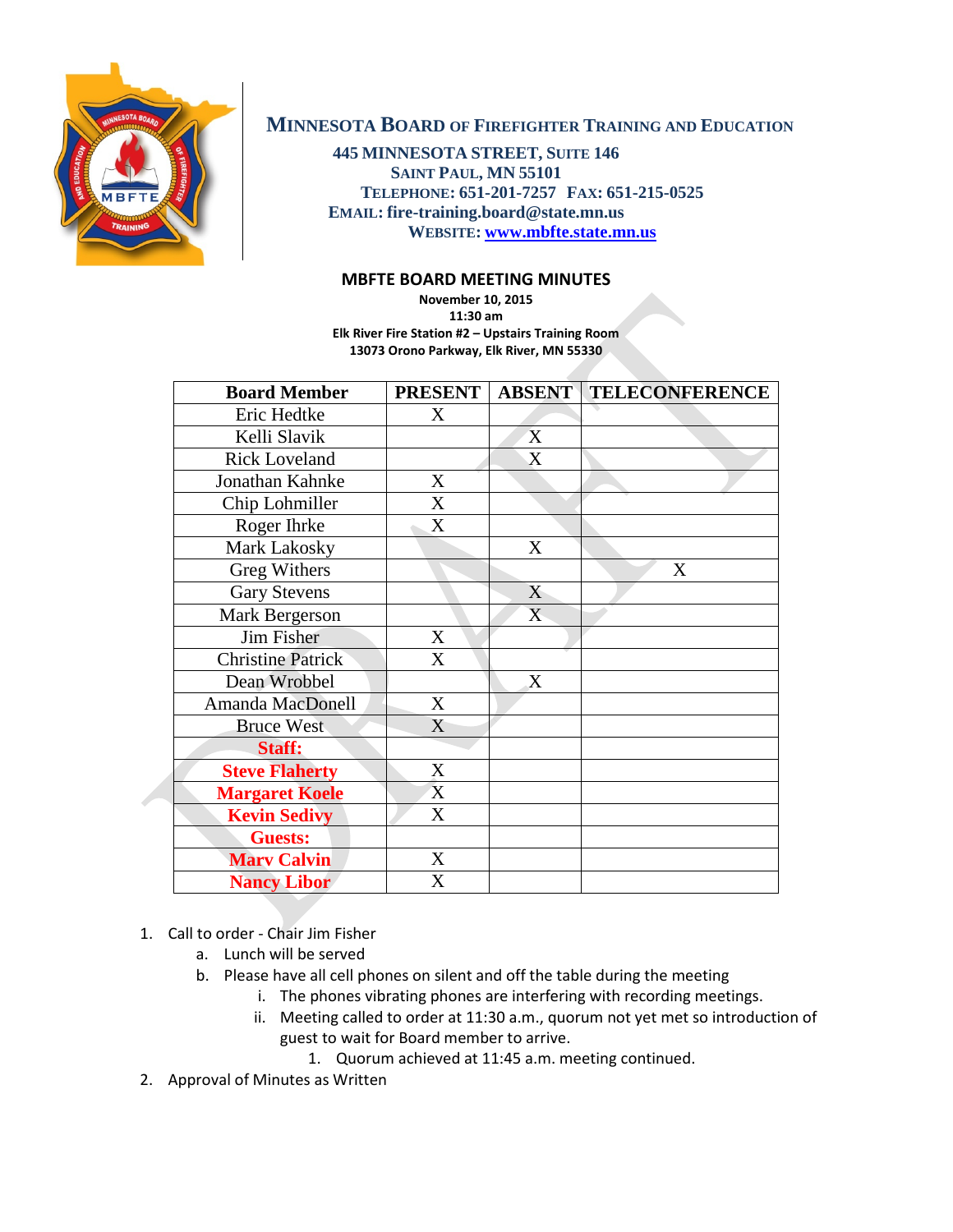- a. August 18, 2015 Board Meeting minutes (approve to remove DRAFT and post on the web site as written)
	- i. Minutes are approved as written, motion by Roger Ihrke, second by Chip Lohmiller. Motion carried.
- 3. Officers Reports
	- a. Chair, Jim Fisher
		- i. Nothing to report.
	- b. Vice Chair, Chip Lohmiller
		- i. Nothing to report.
	- c. Treasurer, Roger Ihrke
		- i. FY16 Budget referred to Steve Flaherty
			- 1. Handed out an overview of the license side and reimbursement side of funding.
				- a. Roger Ihrke asked about the funding based on licensing not having a bulk renewal until 2017, will funding have to be transferred from one side to the other. Steve Flaherty, Executive Director, replied that fiscal will adjust the funds as needed between the two programs.
	- d. Secretary, Amanda MacDonell
		- i. Nothing to report.
- 4. Reports
	- a. Executive Director Steve Flaherty (Report handed out to all Board members)
		- i. Mass/Gross Decon Recap (program ended)
			- 1. Project completed Sept 30, 2015.
			- 2. Since October 2012 there were 503 classes delivered through a \$300,000 grant from HSEM.
			- 3. FIRE Inc. had the RFP on that project and did a fantastic job administering that training.
		- ii. Update on Incident Safety Officer training
			- 1. This is the fourth and final year of this project.
				- a. Program end will be June 30, 2016.
			- 2. MnSCU making contact with 300 departments who have not yet received training to see if they want the training or not.
		- iii. MBFTE Leadership Development
			- 1. December 18 & 19<sup>th</sup> will be the start of another four module course
				- a. By the end of the fiscal year we will have completed two groups approved through budget for this year and group two from last year.
				- b. A total of 63 students and some Board members will have completed this course by the end of FY16. The Board would have invested nearly \$100,000 into this program.
			- 2. We have gotten a lot of positive feedback on this program.
			- 3. We have a waiting list for the next fiscal year courses.
			- 4. We were able to hand out completion certificates at the Chief Conference banquet.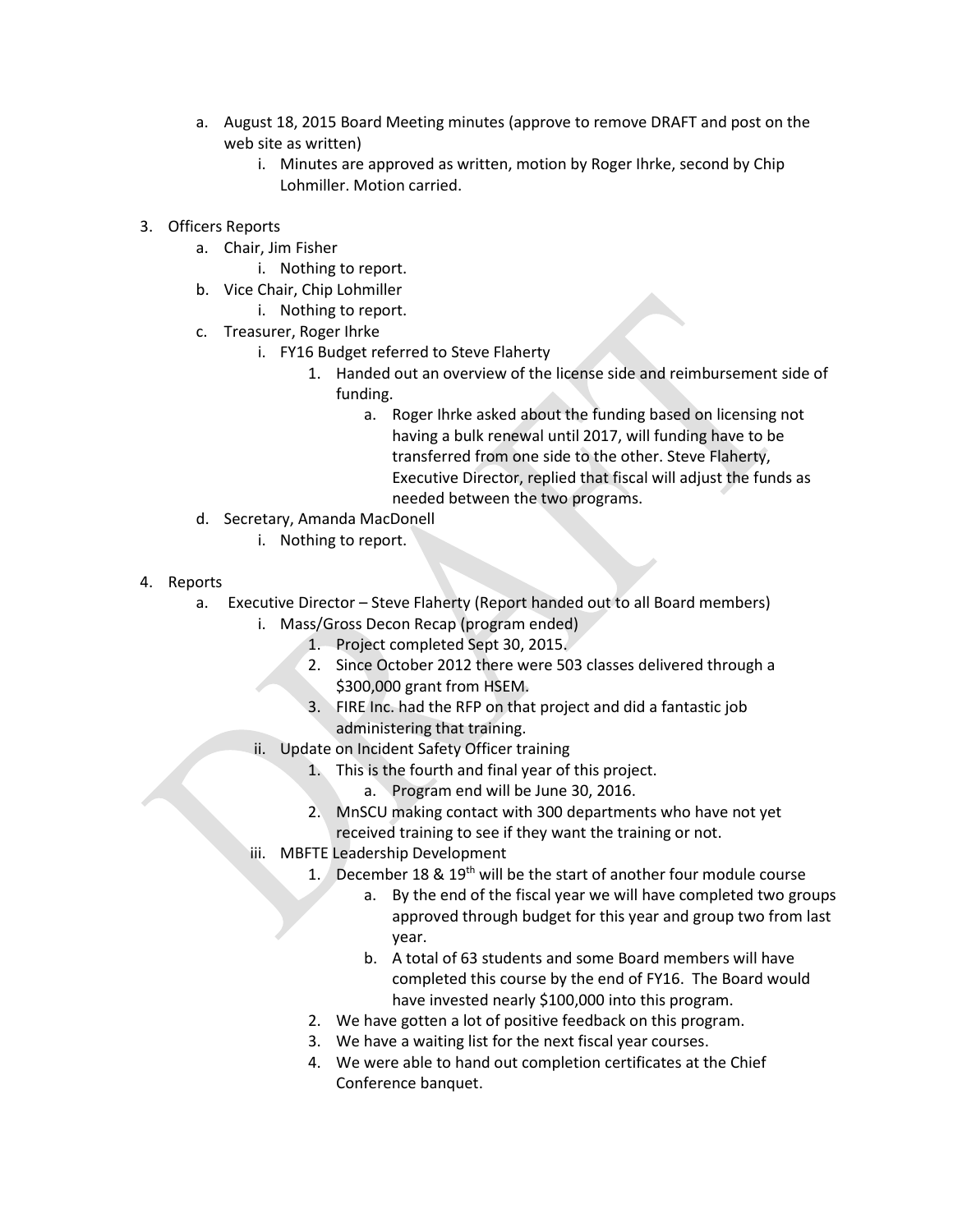- a. The next group certificates will be handed out at the banquet for Fire Officer School in February.
- iv. NFPA 1001 Project
	- 1. 1045 seats budgeted for this fiscal year.
	- 2. 198 seats reimbursed.
- v. NJPA
	- 1. Reimbursements to 14 departments to date.
	- 2. Total paid out \$25,000 to date.
	- 3. NJPA funding will be used prior to MBFTE funding.
- vi. Training Reimbursements
	- 1. Reimbursements to 88 departments to date.
	- 2. Total paid out \$107,000 to date.
	- 3. \$21,000 of the \$107,000 has been EMS training.
- vii. Conferences & Seminars
	- 1. 19 different agencies were awarded funding out of 32 requests.
	- 2. \$75,500 was budgeted for this project by the Board.
	- 3. Members of the committee, staff and/or Board members will try to attend these events which were funded to perform an informal assessment of the projects successfulness.
		- a. The application process for this funding project will be revised next year by the committee selected to review the information.
	- 4. Event information will be posted on a calendar that has been added to our web site.
	- 5. Funding information of the events MBFTE has funded is posted on our web site.
- viii. Live Burns
	- 1. Funding for 123 burns with some departments on a waiting list.
- b. Executive/Legislative Committee Chair Jim Fisher
	- i. Deferred to new business.
- c. Licensing/License Review Committee Chair Eric Hedtke
	- i. The License Committee is in discussion on "active" and "inactive" license status. The committee is in discussion on some possible administrative legislative language changes regarding licensing.
- d. Training Committee- Chair Dean Wrobbel
	- i. Dean Wrobbel not present and no meetings have been held due to attendance.
- e. Fire Service Training and Licensing Specialist- Kevin Sedivy
- i. Kevin Sedivy, reported the he has been attending many meetings and educating departments on MBFTE programs. Kevin Sedivy commented that he has met with departments individually and the reception has been positive educating on our programs.
- 5. Old Business
	- a. Firefighting Training Study update
		- i. Steve Flaherty, Executive Director, commented we are still looking into this project, but there have been other priority issues within the Fire Marshal Division at this point we cannot move forward.
	- b. Rail/Pipeline Safety Training Update
		- i. Steve Flaherty, Executive Director reported that HSEM is moving into the next step of operations and technician level training. MBFTE will only be involved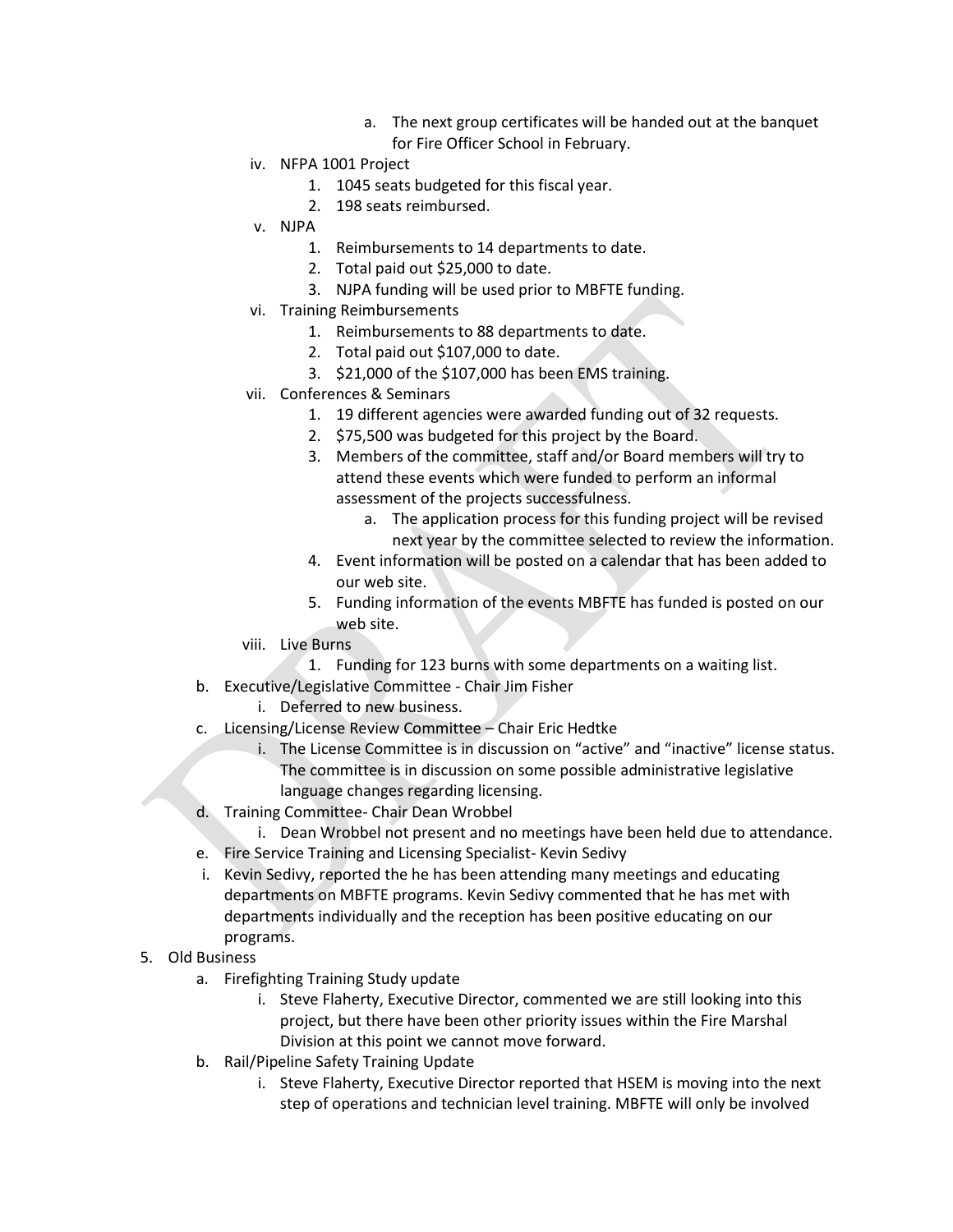doing the reimbursement side of the program. At this point 74 departments have been reimbursed for the awareness training to date out of 160 classes that have been held. The departments need the awareness training before they can go through the operations and technician level training that will be offered. This is a three year project with \$500,000 put into the program.

- 1. Bruce West, Fire Marshal, commented that HSEM is re-looking at the information from the original study to make sure they are on track so they can update the Legislature January 2017.
- c. Meeting Minute Draft to Board Members
	- i. Per recommendation of the AG office we will not release any committee
		- minutes to Board members prior to the committee approval of those minutes.
			- 1. Once the committee has approved the minutes as written they will be emailed out to all Board members.
			- 2. Fiona Ruthven is no longer our representative for the AG office, we will now confer with Michelle Owens.
				- i. Meeting set up with Eric Hedtke, Steve Flaherty, Kevin Sedivy and Margaret Koele to meet the new AG representative for our Board.
- d. Board Appointments
	- i. New Appointments
		- 1. Christine Patrick MSFDA
		- 2. Mark Lakosky MPFF
	- ii. Appointments Up January 2016 (open for applications now)
		- 1. Mark Bergerson
		- 2. Mark Lakosky
- 6. New Business
	- a. Board Member organization representation (Legislative) Jim Fisher, Chair
		- i. Board discussion Jim Fisher, Chair, Kevin Sedivy (staff) & Executive Committee representatives
			- a. Jim Fisher, Chair, commented that some organizations have a dominate number on the Board to make decisions, should that be cut back and limit the number of Board members per organization.
				- i. Steve Flaherty, Executive Director, clarified that MSFDA holds 5 seats on the Board and the other organizations hold two seats each and the public member is one seat.
			- b. Jim Fisher, Chair, commented that the Board was brought together to set policy to get the program running in the beginning. Since then we have hired and Executive Director and staff to run the program and we as the Board should consider stepping back to let them do their jobs.
				- i. We could still have an Executive Committee, which the Executive Director could come back to for advising and bring before the Advisory committee for feedback on decisions. We would need to remain a Board for the license side of the program to meet that statutory requirement of being Licensing Board.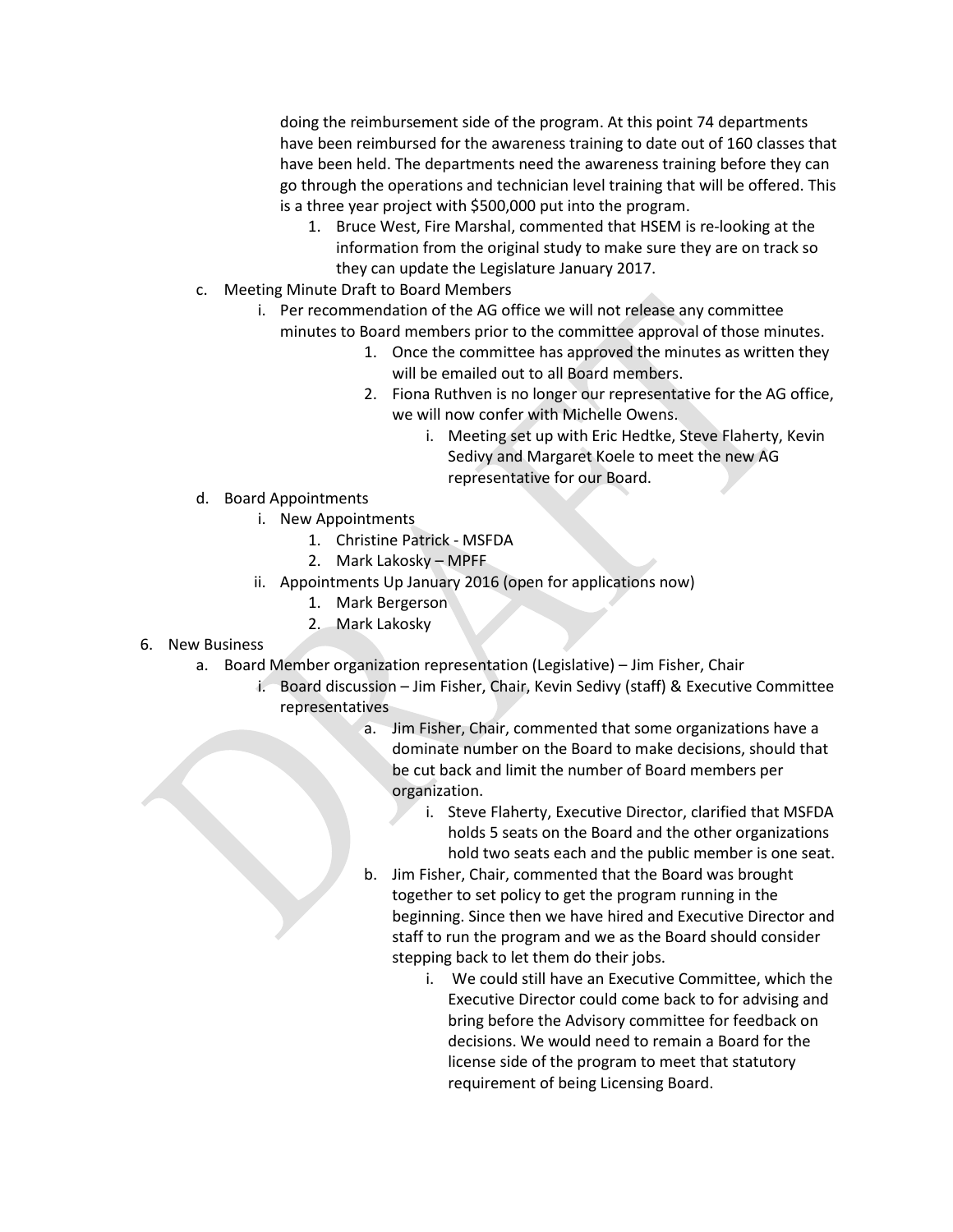- c. Kevin Sedivy, staff, drafted up some information for discussion on what direction this Board would like to move forward with.
	- i. Eric Hedtke asked what the issue is with the Board running at this time. Jim Fisher, Chair, commented that it would eliminate some of the meetings and let the staff the Board hired do their job in a more efficient manner.
		- 1. Steve Flaherty, Executive Director, commented that having an "advisory committee" for the reimbursement side would eliminate several meetings that take place before that information comes before the Board to be discussed again. It would make a more efficient way to administrate business, rather than waiting for quarterly meetings to get decisions made that should be done daily and not quarterly.
		- 2. Bruce West, Fire Marshal, commented to go to an advisory committee you are putting more faith in your Executive Director. The Executive Director would still report to the advisory committee for direction as needed. That committee could go to meet only once or twice a year to make the necessary decisions. You would still need to remain a Licensing Board to satisfy state statute.
		- 3. Steve Flaherty, Executive Director, commented that you would still have an Executive committee that can designate other committees for different projects that may come up or issues to discuss.
		- 4. Amanda MacDonnell commented that she has been part of the Board for eight years and the direction was to hire staff and Executive Director to run the programs. If they have issues or need feedback they can come back and meet with the Board a couple times a year for updates and advice. If this Board thinks the staff is not doing what the Board had hired them to do, then that needs to be discussed. It seems that we sit at a lot of meetings and hash things over and over again. We need to let the staff do their jobs and make decision on behalf of this Board
		- 5. Steve Flaherty, Executive Director, commented that the foundation has been laid by the Board over the years to get to this point. Now we are at a level that staff needs to be able to work at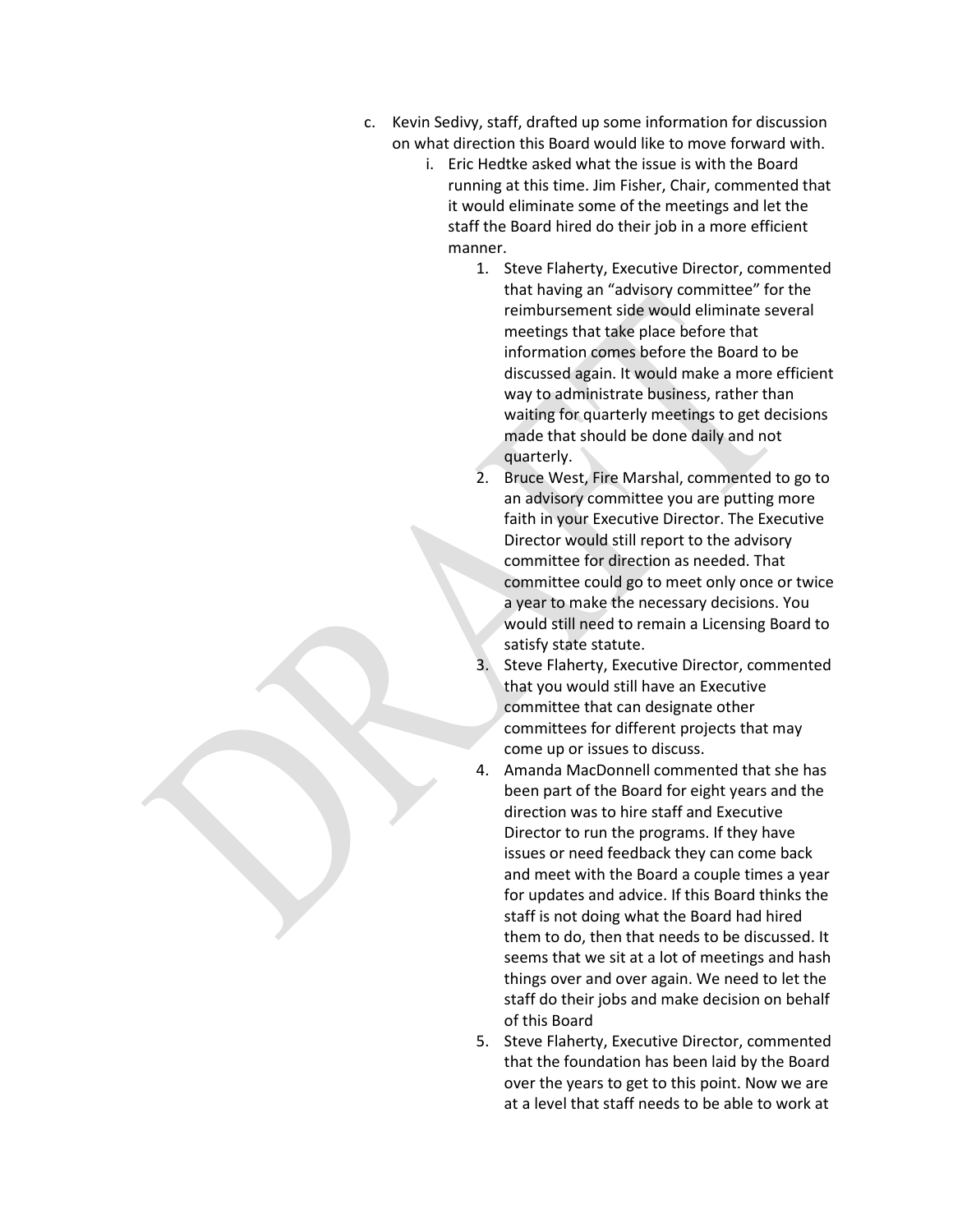building the programs and carrying them forward.

- 6. Roger Ihrke commented we are getting close to moving toward an advisory position, but are we there yet, not feeling quite yet.
- 7. Greg Withers would like to have the strategic plan brought back out for review. We may want to rethink how many committees we have and limit them. If people are not attending them, we need to consider replacement of those people through the organizations that appointed them.
- 8. Eric Hedtke commented that a lot of decisions made by the training committee should have been made by the full Board.
- 9. Bruce West, Fire Marshal, commented that a committee can sit idle until there is something brought forward to put together for setting up a meeting for discussion.
- 10. Kevin Sedivy, staff, commented that maybe the Board can look at the number of meetings and how often all the committees are meeting and make good decisions if they are needed.
- b. Department Information Sheet for Roster Numbers on Reimbursement for Board Approval
	- 1. Motion to approve staff to develop a mandatory roster requirement sheet for gathering staff numbers and if it is not returned by a department by a specific date would default to 10 staff members. Chip Lohmiller motioned and Roger Ihrke second the motion. Motion carried.
		- a. Roger Ihrke wants it available to be completed online and also a 60 day window for returning the information.
		- b. Steve Flaherty, Executive Director, commented we will be partnering with the recruitment and retention program for roster requirements to help combine information for both our organizations in one data base.
		- c. Kevin Sedivy, staff, commented that we would be able to partner up for the roster request and not be asking the Chief of the departments to do it twice. This request would give us more accurate staff numbers for the per fire fighter award amount.
- c. Update on Chief Handbook for Departments
	- i. Kevin Sedivy (staff), commented that it is idle right now, but doing more research on gathering this information. Kevin Sedivy (staff) will be working with Nyle Zikmund on this project.
	- ii. Kevin Sedivy, staff, would like to research a program that we can enter special ID number for each firefighter and pull up all their training records, licensing and certifications within the state. Kevin will update the Board as research takes place for this type of program implementation combined with our data base.
- d. Conference & Seminar form revision (Steve Flaherty, Executive Director)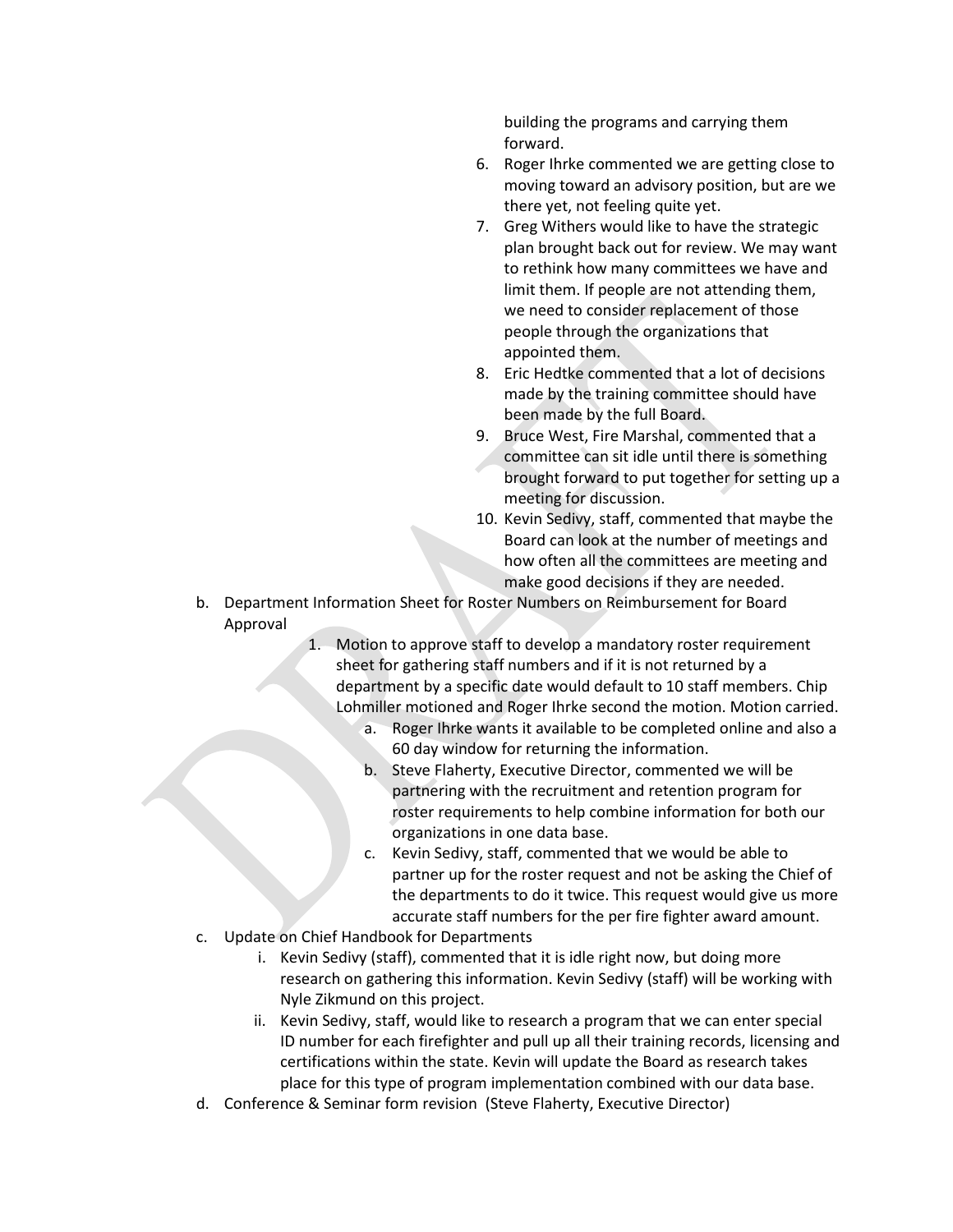- i. The form will be revised to have more specific questioning:
	- 1. Location, date and time of the event.
	- 2. Speaker/Training being done with explanation of event program.
	- 3. Target of audience for the event.
	- 4. How will this event help the organization achieve their mission.
	- 5. Can the project be done if only partially funded or does it need full funding to have this event. Is there any other funding available for this event from within their administration.
	- 6. We plan on a Committee member, staff member or Board member to attend these events to see that the funding was used within the scope of the request. We would also like to see how well the event was attended and if it was a beneficial event to those in attendance.
- e. Web Site and Data Base Strategic Plan
	- i. Steve Flaherty (staff), commented that we are in discussion with the Certification Board and Retention Program Coordinator in regards to the maintenance and building of the data base/web site through Correll Data. Correll data will be moving to Washington and we are not sure this can be maintained for our contract needs after she moves. We also needed to know if the program she has built can be turned over to another agency to continue and build off from. We have inquired with another agency and found out that they can work with the program that has been designed and pick up where it has been left off if needed in the future.
		- 1. Correll Data has advised she can do the business we need done remotely. Bruce West, Fire Marshal, has a concern regarding the data base and web site being maintained adequately from a long distance.
		- 2. Steve Flaherty, Executive Director replied we are meeting and talking at length with Correll Data regarding our expectations. We are monitoring the situation and needs being met by her at this point. If the expectations are not being met, we are inquiring with other agencies to have a plan in place if needed. We are also sharing a server with the Certification Board and if we change vendors, we would need to partner with them as well.
			- a. The Board asked what we are being charged at this point and Margaret Koele, staff replied \$400 a month.
		- 3. Erik Hedtke, commented the work should be able to be done remotely. If it is a service issue, then it does not matter the location we need to consider other options to keep up with our needs.
			- a. The Board has agreed to give Correll Data a chance to improve the service issue and if things do not improve then let staff make a recommendation on going forward with a new vendor.
- f. Information on data collected from Fire Marshal Division regarding "Fire" calls (Steve Flaherty, Executive Director)
	- i. In each of your folders is a packet of information gathered on the type of calls each department makes such as EMS, Water Rescue, fire, etc. There has been questions by this Board regarding the fire service and what type of calls they are actually doing other than fire calls. This information will be helpful when deciding funding for training in the future by this Board based on the type of calls the fire service is now handling.